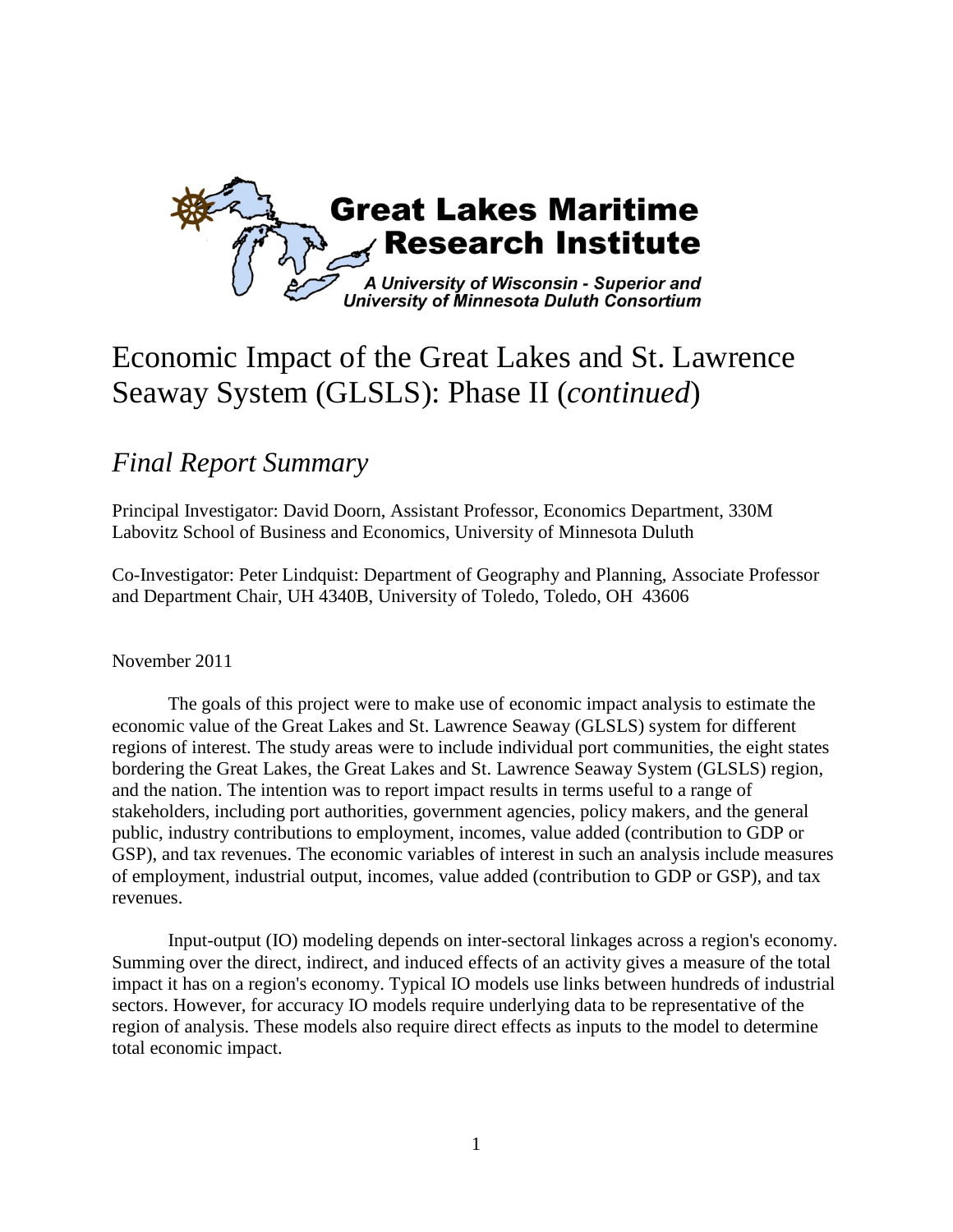Due to potential modeling costs and uncertainty as to the efficacy of alternative modeling procedures, it was determined that a pilot attempt of the project, specific to a smaller area, was desirable before purchase of a more complete model for the whole Great Lake's region. As reported previously, the project team had initially chosen the MARAD Port Kit model over the IMPLAN model for this pilot study, but after problems became apparent it was decided to also attempt the use of IMPLAN. As background on this, recall that the MARAD Port Kit seemed the best option because it provides a port-specific interface that generates direct effects from data on shipments and inland movements. It also has minimal survey requirements. Despite an ostensibly updated version recently becoming available, the MARAD funded model was only to be obtainable on a national basis, and would therefore not be appropriate for use in analysis of the GLSLS. To pursue the Great Lakes impact it would be necessary to order a regionally customized version from the Rutgers source, which would be quite expensive and potentially beyond the funding scope of this project, hence, the decision to do a pilot study to test the model first.

The selected initial pilot study region is the Twin Ports of Duluth/Superior, to which Green Bay was later added. The version of the MARAD Port Kit purchased for the pilot study contains significant updates from previous releases of the kit that were used for past economic impact analyses. In particular, all underlying regional data was updated to the latest available in the spring of 2010, when the model was obtained.

The MARAD Port Kit requires minimal input data to drive the direct effects. This includes types and amounts of cargo shipments through the ports being assessed, along with information on inland transportation mode. The model also depends on expenditure patterns associated with the maritime industry's handling of the various types of maritime cargo. Ideally these can be updated through surveys of firms in the local port industry in order to make the model more representative of local conditions, otherwise the model defaults to national averages for these expenditures. Unfortunately these **default values were not updated** in the current version of the model and instead only represent the national average expenditures associated with port activity as it took place in 2000. Significant changes may have occurred in the expenditure patterns of the industry over the ensuing period and this should be kept in mind when considering impact results derived from the model when updated data is not available.

As previously reported, test runs of the Twin Ports version of the model revealed another problem with the MARAD Port Kit. The impact report based on actual shipments through the Twin Ports gave a large negative value for wages and incomes in the region. This is clearly not correct and indicates a flaw in the model that leads other reported results to be suspect, as well. The developers at Rutgers were contacted and promised to provide a solution. New model components were eventually received, but once the model was reconfigured with the new components it turned out that the problem with negative wages had not been fixed. For this reason it was decided to also make use of the IMPLAN model for the pilot study. (Note, however, that the Green Bay version of the Port Kit did not suffer from the same negative wage and income impacts as the Twin Ports model did.)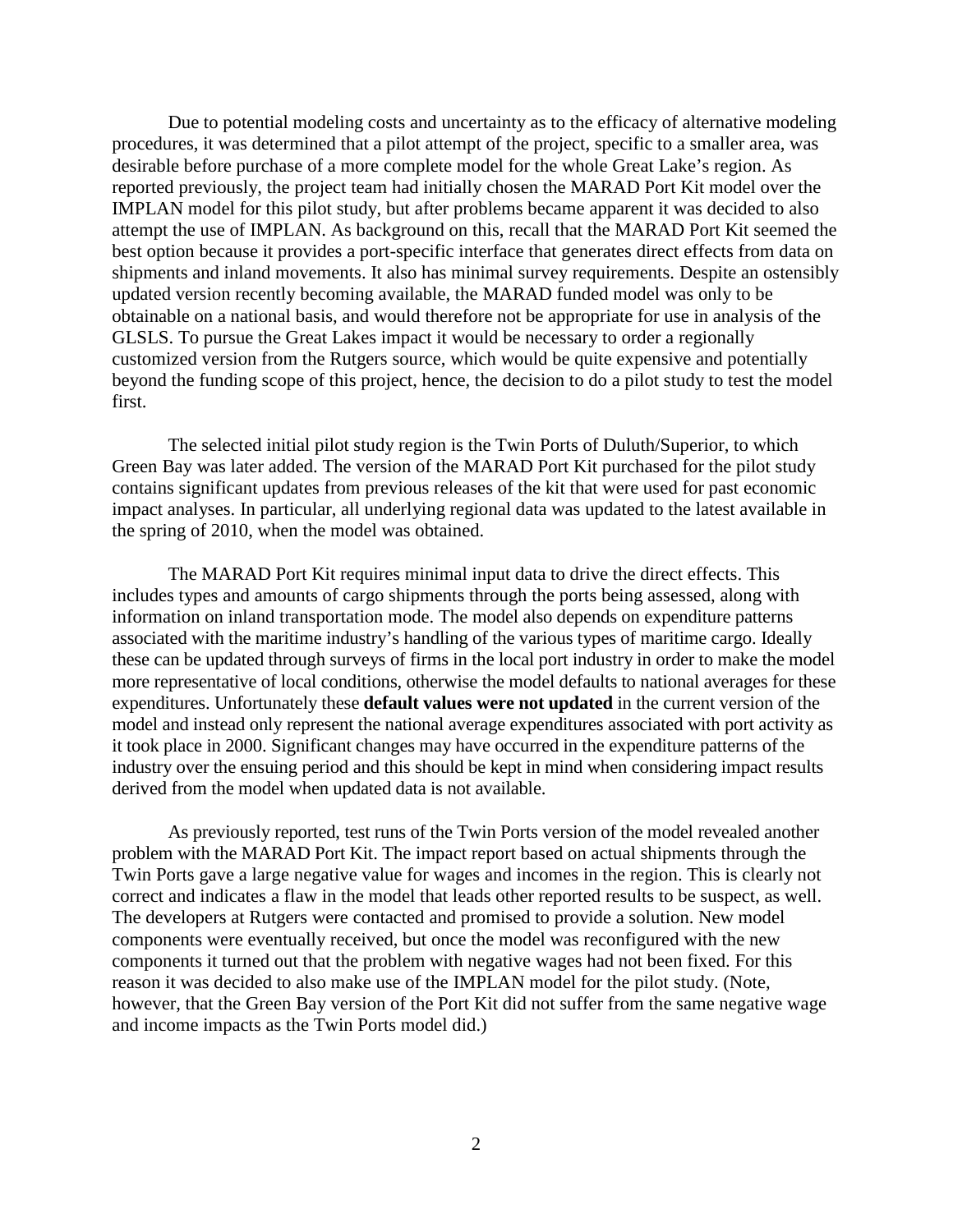Surveys were designed and sent out to collect the minimal data required for the MARAD Port Kit, as well as to get data to update and localize the underlying cost components of the model. In addition, the surveys included a request for employment data for potential input as direct effects into IMPLAN. For the Twin Ports the initial survey, including a cover letter from the Port Authority, went out to 24 dock/terminal operators and shipping agents in August 2010. Unfortunately we received only 7 responses and even those had little information included to aid in adjusting the national average cost data. Surveys also went out to 14 Green Bay terminals, from which only five responses came back. With such minimal survey response, even after several rounds of follow-up calls, there was insufficient information to adequately adjust the outdated national cost data.

Even had data collection in this first round been adequate to update the cost data in the Port Kit, the Twin Ports model could not have been used, as the negative wage and income problem had not been overcome. As a result, another survey was developed for additional firms and other organizations that are in any way port related in order to collect employment data for input into the IMPLAN model. With the selection primarily compiled from a list obtained from the Port Authority, this survey was sent out to 80 firms and other establishments in September 2010 and included the 17 non-respondents to the initial survey. While for the Port Kit we could have gotten by with just the data on shipments gathered from the Port Authority, the use of IMPLAN would require a response rate as close to 100% as possible to generate a good impact analysis. Unfortunately this did not happen, as only 16 additional responses were received. Follow-up calls were conducted in October and again in February to try to collect 2010 shipping season data to no avail.

Despite the poor survey response, a trial run of the IMPLAN model was done. The results are given in Table 1. Although the actual impacts from this run are certainly not sufficient in magnitude, as only limited input data from 23 of the 80 establishments surveyed was available, the multipliers from the trial run are in line with what would be expected from such an analysis. This indicates that if sufficient funding were available to successfully complete a survey of all of the firms involved, adequate results are certainly obtainable through use of the IMPLAN model.

| <b>Impact Type</b>  | Output           | <b>Employment</b> | <b>Labor Income</b> | <b>Total Value Added</b> |
|---------------------|------------------|-------------------|---------------------|--------------------------|
| Direct Effect       | 139,323,904.00   | 449.8             | 32,096,960.00       | 46,717,568.00            |
| Indirect<br>Effect  | 20,500,352.00    | 117.3             | 5,699,376.00        | 9,230,240.00             |
| Induced<br>Effect   | 21,758,144.00    | 203.1             | 6,873,552.00        | 12,560,864.00            |
| <b>Total Effect</b> | \$181,582,848.00 | 770.2             | \$44,669,824.00     | \$68,508,672.00          |
|                     |                  |                   |                     |                          |
| <b>Multiplier</b>   | 1.3              | 1.71              | 1.39                | 1.47                     |

### **Table 1: LIMITED SAMPLE IMPLAN RESULTS – Twin Ports 2009 Shipping Season:**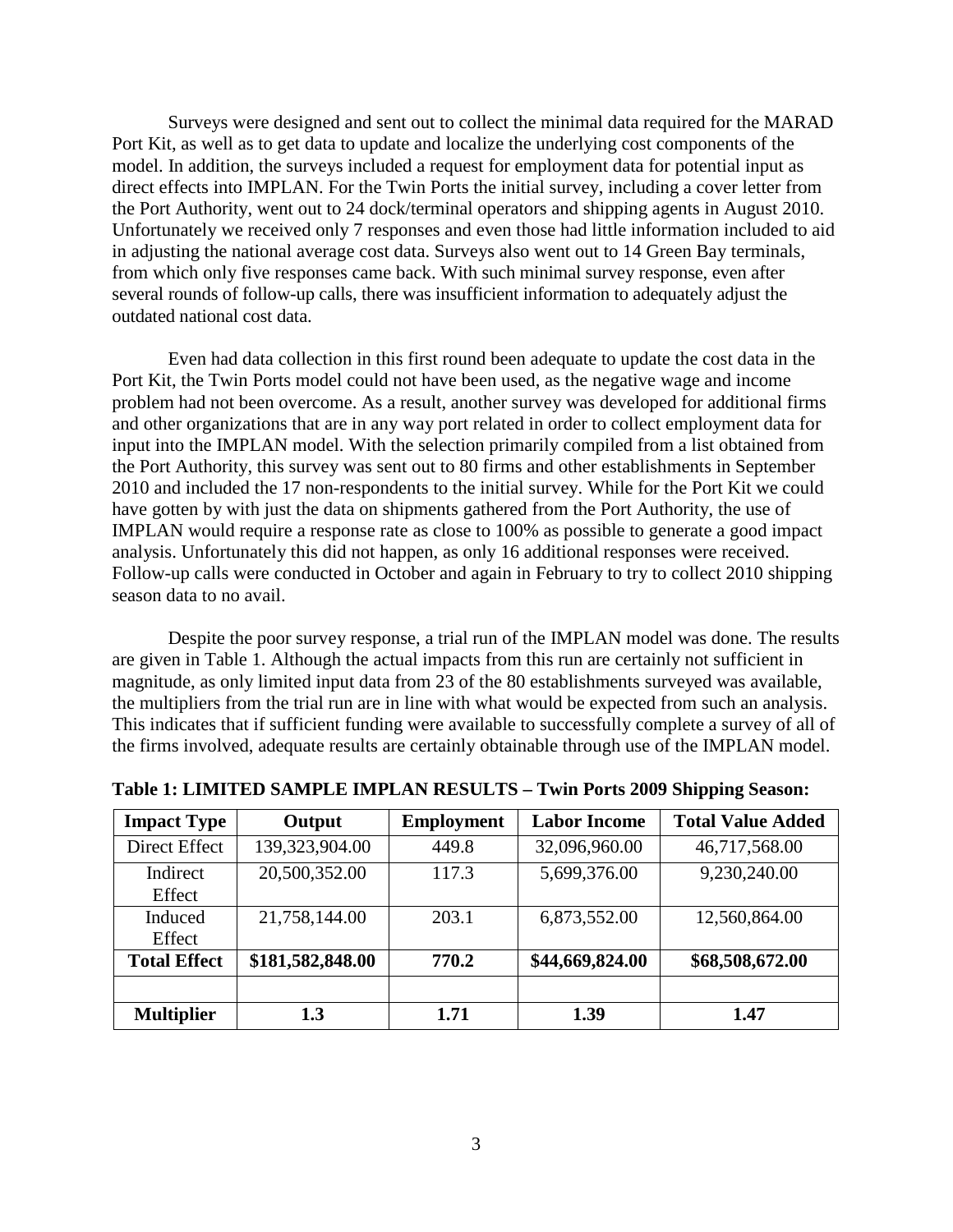As mentioned, minimal requirements for use of the MARAD Port Kit are knowledge of actual shipments through a particular port. This information can be typically be gathered from the Port Authority. This was done for both the Twin Ports and for Green Bay. While running the Port Kit for the Twin Ports ran into insurmountable problems, as laid out above, that was not the case for Green Bay. Despite lack of survey results to update the cost basis underlying the model, it could still be run using the outdated national average cost data, as long as that is taken into consideration when considering the model outcomes. The Port Kit was run using shipments from the 2010 shipping season and a report was provided to the Port of Green Bay Port Authority laying out the economic impact of that port for 2010. Some highlights from the report follow:

# **Shipments:**

- During the 2010 shipping season, the Port of Green Bay handled a total of 1,730,153 metric tons of cargo in all commodity categories compared to 1,810,311 metric tons of cargo in 2009, a decrease of approximately 4.4 percent. This included:
	- o 1,674,639 metric tons of dry bulk commodities, including 251,314 metric tons of cement, 587,222 metric tons of coal, 8,856 metric tons of gypsum, 587,222 metric tons of limestone, 50,457 metric tons of petroleum coke, and 189,327 metric tons of salt.
	- o 31,453 metric tons of break bulk commodities, including 25,467 metric tons of pig iron, and 5,986 metric tons of stone.
	- o 24,061 metric tons of liquid asphalt.

# **The Port of Green Bay's 2010 Economic Impacts:**

# • **Distribution of Effects**

- o The direct effects of the Port's activities accounted for an estimated \$58,472,500 in Output; 506 jobs; \$18,627,500 in income; and, \$27,259,600 in Gross State Product.
- o The indirect and induced effects of the Port's activities accounted for an estimated \$24,957,800 in output; 317 jobs; \$8,033,200 in income; and \$13,237,800 in Gross State Product.

# • **Total Impact**

- o In 2010, port activity produced an estimated \$83,430,300 in economic output.
- o The MARAD Port Kit estimated that there were 823 jobs directly and indirectly associated with port activities in 2010.
- o Port activities produced an estimated \$26,660,700 in income.
- o The Port of Green Bay produced an estimated \$40,497,400 in "gross state product", comprised of:
	- an estimated \$23.732 million in wages, net of taxes.